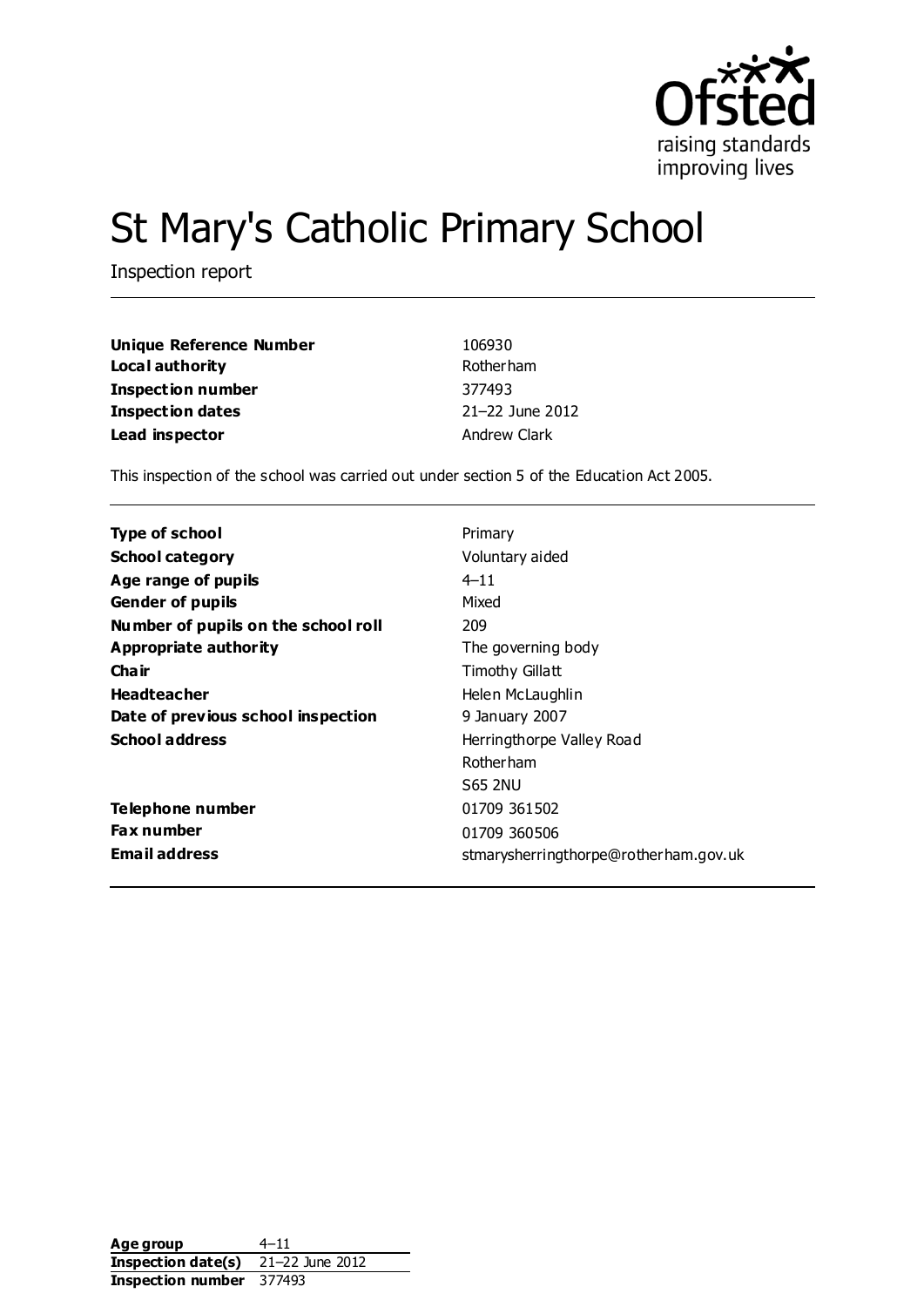

You can use Parent View to give Ofsted your opinion on your child's school. Ofsted will use the information parents and carers provide when deciding which schools to inspect and when.

You can also use Parent View to find out what other parents and carers think about schools in England. You can visit [www.parentview.ofsted.gov.uk,](../../../AppData/AppData/Local/Microsoft/AppData/AppData/Local/Microsoft/AppData/Local/Microsoft/Windows/Temporary%20Internet%20Files/Content.IE5/FT5JWMNJ/www.parentview.ofsted.gov.uk) or look for the link on the main Ofsted website: [www.ofsted.gov.uk](../../../AppData/AppData/Local/Microsoft/AppData/AppData/Local/Microsoft/AppData/Local/Microsoft/Windows/Temporary%20Internet%20Files/Content.IE5/FT5JWMNJ/www.ofsted.gov.uk)

The Office for Standards in Education, Children's Services and Skills (Ofsted) regulates and inspects to achieve excellence in the care of children and young people, and in education and skills for learners of all ages. It regulates and inspects childcare and children's social care, and inspects the Children and Family Court Advisory Support Service (Cafcass), schools, colleges, initial teacher training, work-based learning and skills training, adult and community learning, and education and training in prisons and other secure establishments. It assesses council children's services, and inspects services for looked after children, safeguarding and child protection.

Further copies of this report are obtainable from the school. Under the Education Act 2005, the school must provide a copy of this report free of charge to certain categories of people. A charge not exceeding the full cost of reproduction may be made for any other copies supplied.

If you would like a copy of this document in a different format, such as large print or Braille, please telephone 0300 123 4234, or email [enquiries@ofsted.gov.uk](mailto:enquiries@ofsted.gov.uk)

You may copy all or parts of this document for non-commercial purposes, as long as you give details of the source and date of publication and do not alter the information in any way.

To receive regular email alerts about new publications, including survey reports and school inspection reports, please visit our website and go to 'Subscribe'.

Piccadilly Gate Store Street Manchester M1 2WD

T: 0300 123 4234 Textphone: 0161 618 8524 [enquiries@ofsted.gov.uk](mailto:enquiries@ofsted.gov.uk) [www.ofsted.gov.uk](http://www.ofsted.gov.uk/)



© Crown copyright 2012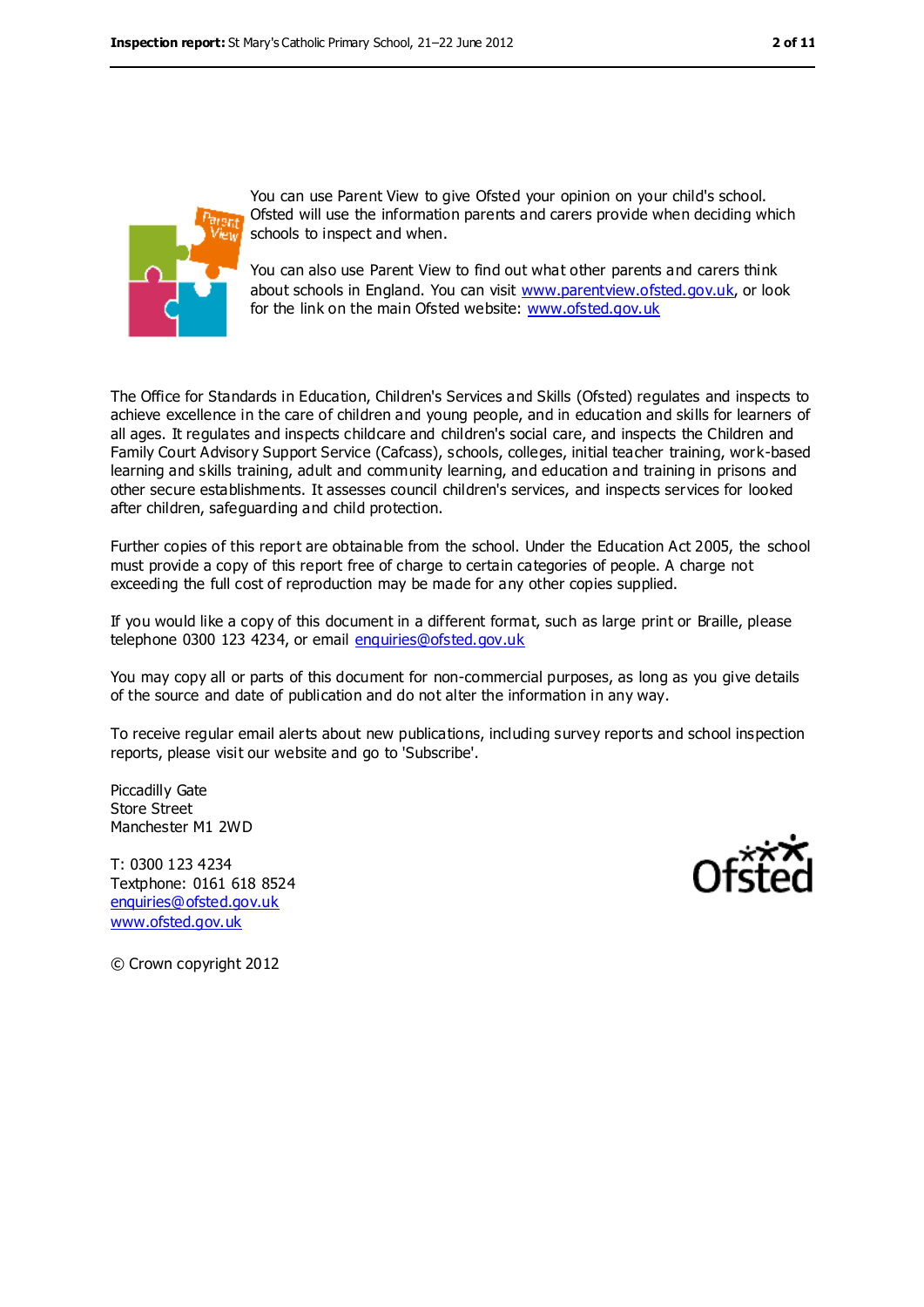### **Introduction**

Inspection team

Andrew Clark Michael Wintle Additional Inspector Additional Inspector

This inspection was carried out with two days' notice. The inspectors observed seven teachers teaching 12 lessons or parts of lessons. Meetings were held with a group of pupils, the Chair of the Governing Body and school staff, including senior and middle leaders. The inspectors observed the school's work and looked at a number of documents, including the school development plan, records of pupils' progress, safeguarding and behaviour policies, and minutes of the governing body meetings. Parents' and carers' questionnaires were analysed from 57 responses, together with those completed by pupils and staff.

### **Information about the school**

St Mary's is an average-sized primary school. The proportion of pupils known to be eligible for free school meals is below average. The large majority of pupils are from White British backgrounds. The proportion of pupils supported by School Action Plus or with statement of special educational needs is average. The school meets the current floor standards, which sets the government's minimum expectations for attainment and progress. Amongst the school's awards are Silver Arts Mark, Warwick University's Platinum Enterprise Award and Excellence in Community and Social Enterprise.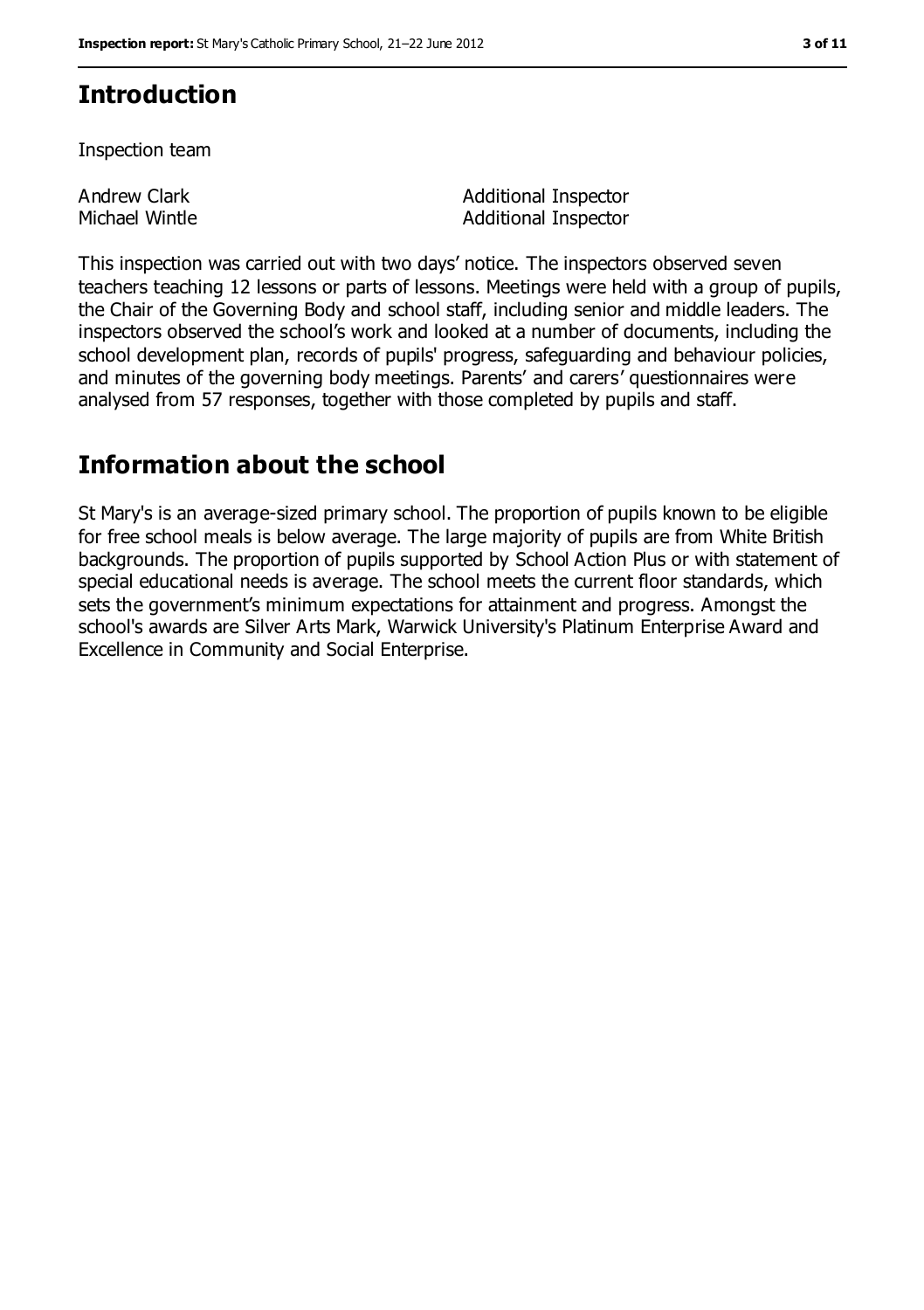**Inspection grades: 1 is outstanding, 2 is good, 3 is satisfactory and 4 is inadequate** Please turn to the glossary for a description of the grades and inspection terms

### **Inspection judgements**

| <b>Overall Effectiveness</b> |  |
|------------------------------|--|
|------------------------------|--|

| <b>Achievement of pupils</b>          |  |
|---------------------------------------|--|
| <b>Quality of teaching</b>            |  |
| <b>Behaviour and safety of pupils</b> |  |
| <b>Leadership and management</b>      |  |

### **Key Findings**

- This is a good school. It is not yet outstanding because teaching, although good, misses opportunities to deepen pupils' learning even further. The school is very involved in the life of the local and wider community and parents and carers hold it in high regard.
- All groups of pupils, including disabled pupils and those with special educational needs, make good progress. Pupils reach above average standards in English and mathematics by Year 6 and there is a sustained trend of improvement. Pupils are confident and accurate readers. Their mathematical computation skills are good and they apply them well in problem-solving.
- The quality of teaching is good. It is based on staff's very good relationships with pupils and a secure knowledge of a wide range of teaching strategies. Teaching assistants make a valuable contribution to the effectiveness of teaching and learning. Very occasionally, teachers do not ensure that pupils present all their work to the highest standards.
- Pupils' behaviour and safety are outstanding. They are punctual and ready for work and attendance is above average. The pupils have an excellent understanding of different types of bullying and how to keep safe. They make a very good contribution to improving their own and others' well-being through, for example, the work of the school council and Human Rights group.
- The headteacher provides clear and assured leadership with good support from senior and middle leaders. Procedures to manage staff's performance and improve the quality of teaching and learning are good. The good governing body ensures that safeguarding procedures are effective. Staff, the governing body, pupils and parents and carers contribute well to accurate self-evaluation and school improvement. The outstanding curriculum and very good external partnerships promote pupils' excellent spiritual, moral social and cultural development extremely well.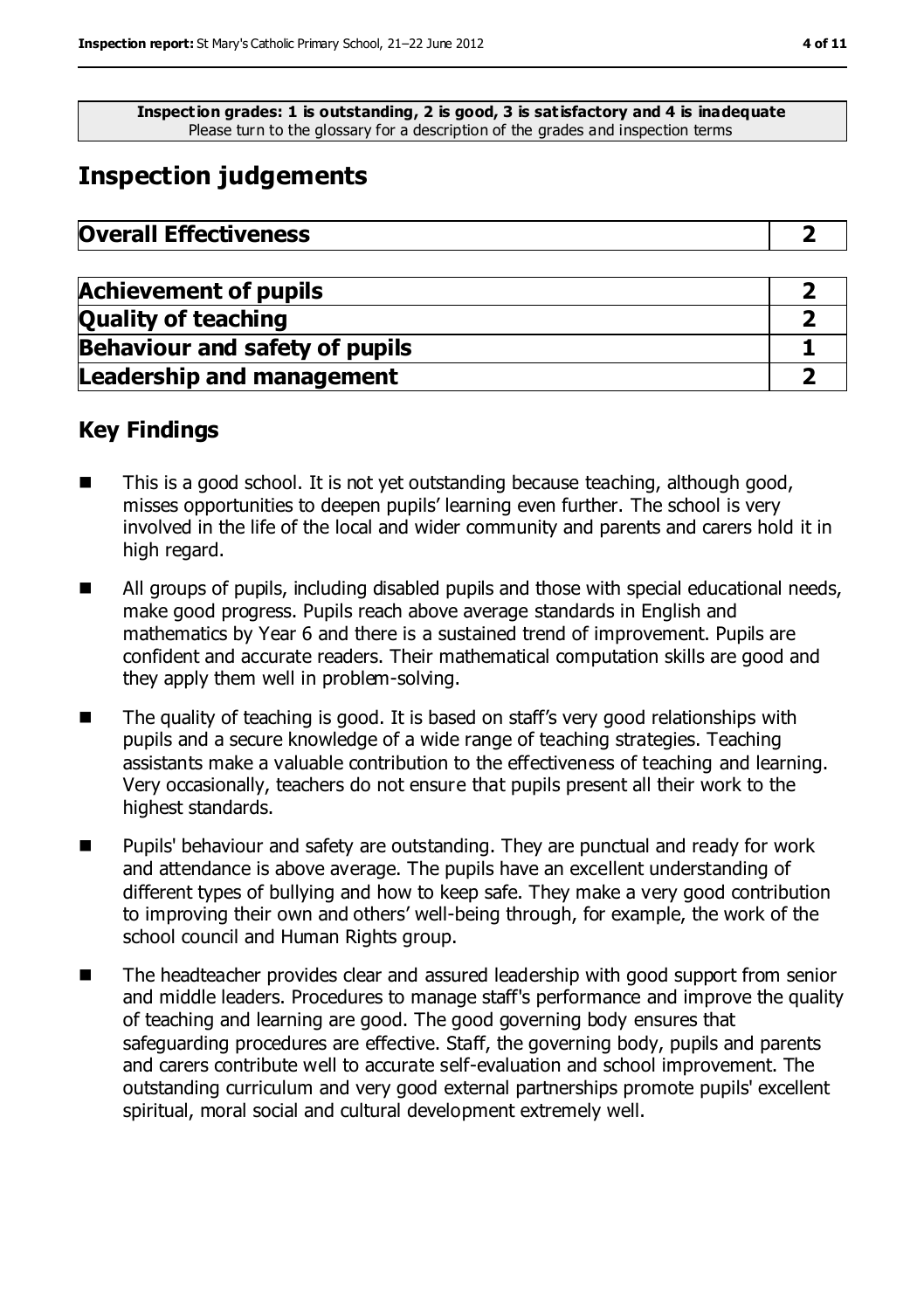### **What does the school need to do to improve further?**

- Increase the proportion of outstanding teaching to deepen pupils' learning further by:
	- developing pupils' understanding of the levels they are working at in literacy and numeracy so they are clearer about how to improve
	- improving pupils' opportunities for self-assessment and to manage and improve  $\overline{\phantom{0}}$ their own work
	- ensuring high standards of presentation in all the work pupils undertake.

### **Main Report**

#### **Achievement of pupils**

Pupils of all abilities make good progress from their starting points. Parents and carers agree. Children enter the Early Years Foundation Stage with skills generally typical for their age. Children develop good social and learning skills which prepare them well for their future learning. Their early communication and number skills are quickly and systematically developed and children apply them well. They show curiosity and are keen to learn. As a result, there is a good trend of improving achievement and a narrowing of any gap between the achievements of different groups of children.

By the end of Year 6, standards are above average and pupils are well-prepared for their future learning. Throughout school pupils' progress in reading is good. Standards in reading are above average by the end of Year 2 and Year 6 and there is a trend of rising standards for all groups of pupils. Pupils show a good and improving understanding of letters and sounds and how they are written. They respond well to a sharp focus on these skills and regular opportunities to practise them and read to adults. As a result, all groups, including disabled pupils and those who have special educational needs, have good skills in decoding new words and reading with expression. Pupils of all abilities make clear choices about what to read and why. By Year 6, pupils, especially the more able, are adventurous in the books they read and have a mature comprehension of the inferences within the text. The content of the school library and positive guidance from all adults encourage these good choices.

Pupils develop good writing skills. They respond well to realistic writing contexts such as writing pamphlets on the lives of different animals following a farm visit in Year 2 or highquality newspaper articles reflecting the events in Greek myths in the Year 5 Greek 'museum'. Pupils largely take good care to present their work well with accurate spelling and handwriting. Very occasionally, especially when note-taking or practising a new literacy skill, their presentation is not to the usual high standard. Pupils make good progress in mathematics and apply their knowledge systematically in problem-solving.

Pupils are positive about learning. They are increasingly involved in using precise targets and success criteria to help them improve. However, their ability to assess their own progress accurately is not yet consistent through the school and tends to be stronger in English than mathematics. Pupils make good use of information and communication technology (ICT) to develop their skills. Throughout school work of high quality was observed in music, design and technology and art.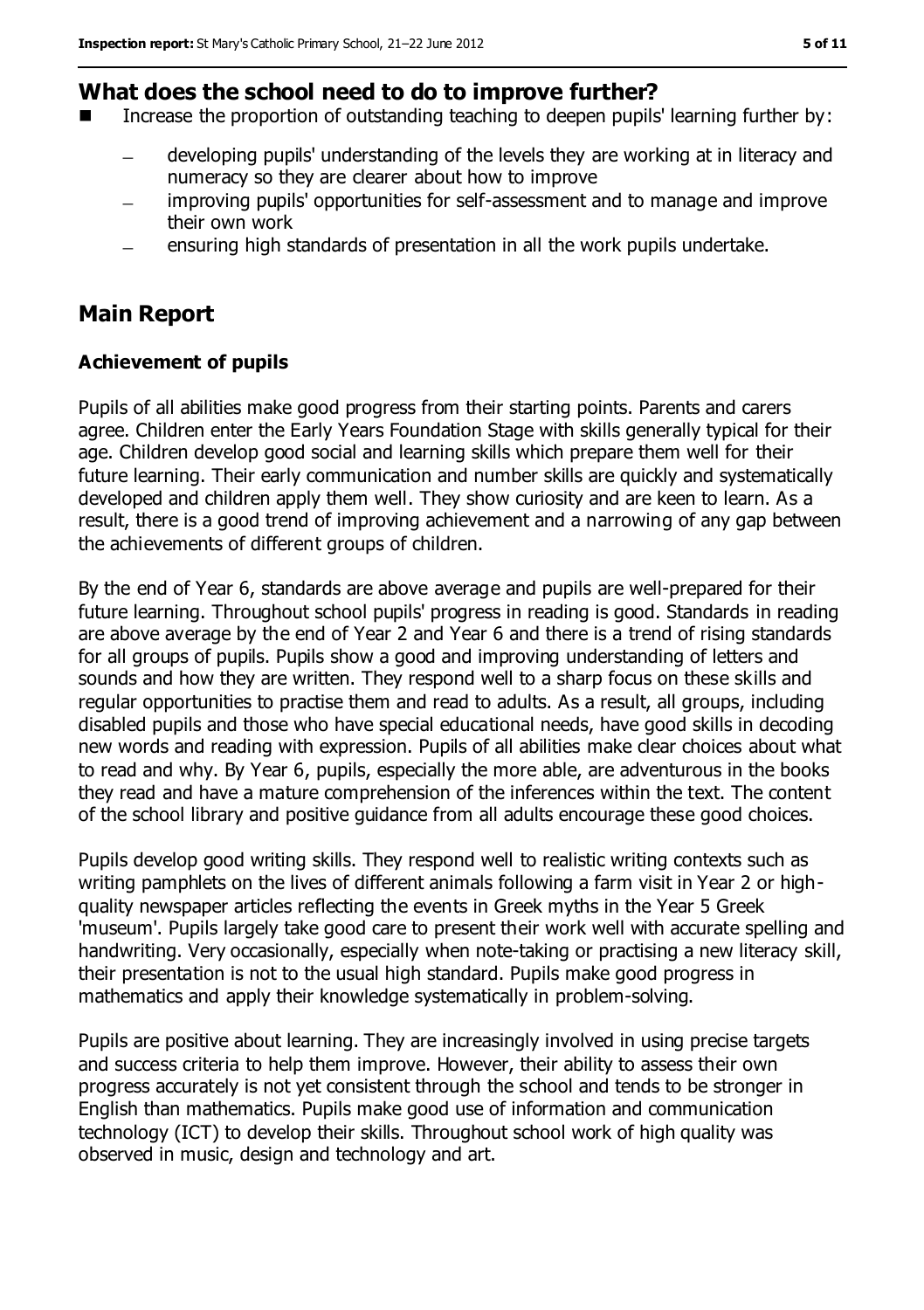#### **Quality of teaching**

Well-planned lessons pay good attention to the needs of all groups of learners and individual pupils. Teachers are motivated and ambitious for their pupils. They establish excellent relationships between adults and pupils. Their wide range of methods makes learning enjoyable and challenging. Pupils, parents and carers are rightly very positive about the quality of teaching and its impact on learning. There is a good balance between the direct teaching of literacy, numeracy and other learning skills and imaginative opportunities for pupils to apply them in real-life situations. Pupils' skills in persuasive writing are used successfully in writing letters to raise funds for world charities in Key Stage 2. Children in the reception class use their data-handling skills to produce graphs on different types of animals following a farm visit. Teachers generally expect pupils to apply their literacy and numeracy skills with care and accuracy, but very occasionally they do not ensure that all work is of this high standard.

Lessons are often fast-paced and lively. They are fully inclusive and staff ensure that all groups of pupils are supported sensitively and challenged appropriately. Teaching assistants make a good contribution through their skills, training and enthusiasm. Pupils often work in pairs, groups or individually. Staff plan small-group and individual activities to boost the learning of pupils who require it, including disabled pupils and those with special educational needs or the more able. Teaching is sometimes outstanding. Teachers and teaching assistants make good use of open questions and well-informed questions to enrich pupils' learning. In the best lessons, teachers give pupils a very precise understanding of the levels they are working at and how they can improve and deepen their own learning. They reinforce this through effective marking and feedback. This approach is not yet consistently developed in all classes.

The quality of teaching promotes excellent spiritual, moral, social and cultural development. Teachers make very good use of pupils' speaking and drama skills to broaden their understanding and enrich their reading and writing. This culminates in high-quality performances such as the Year 3 performance of Macbeth and poetry written in the style of Shakespeare.

#### **Behaviour and safety of pupils**

Pupils' behaviour is outstanding in and out of lessons. They have an excellent understanding of the teachers' high expectations and consistently meet them. They are deeply involved in establishing and supporting school rules through roles as play leaders and as school councillors or on the Human Rights committee. The school council produced its own questionnaire on school life and behaviour, analysed the outcomes and acted up on them. Busy playtimes are orderly and very well-managed. There is a wide range of physical and sporting activities and areas of quiet, peace and reflection. Incidents of poorer behaviour are very rare and are very well-managed and recorded. Key elements are the good training of lunchtime assistants and other non-teaching staff on behaviour management and child protection and all staff's commitment to the caring positive ethos. Attendance is above average for all groups of pupils. Parents and carers endorse this positive view of behaviour.

Pupils have an excellent understanding of the different types of bullying through high-quality assemblies and religious and personal and social education. Pupils explain clearly how staff guide them to make decisions for themselves about how to manage and respond to any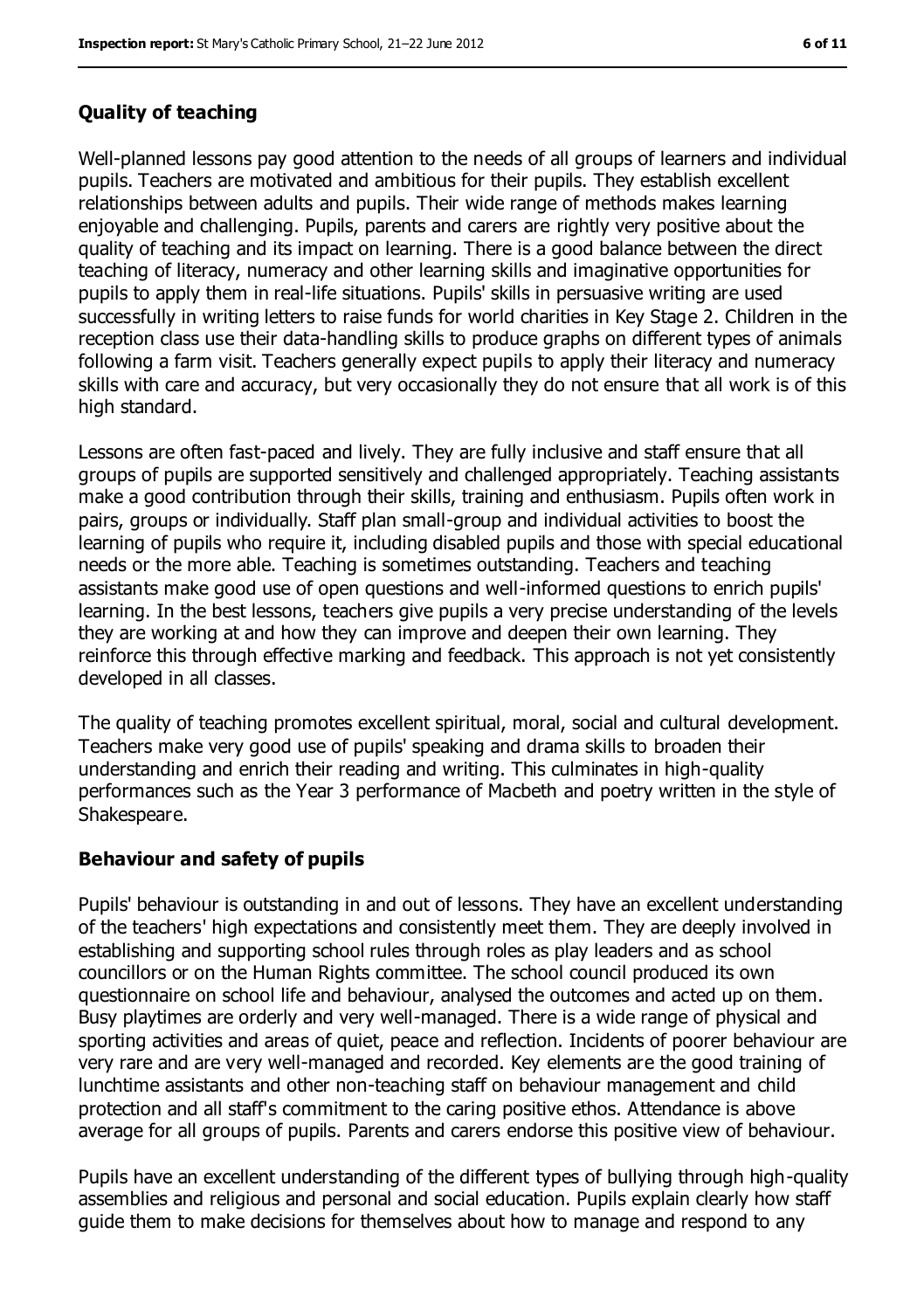concerns about safety. The excellent partnership with the church and other organisations such as Fair Trade gives them excellent opportunities to consider ethical and moral issues. Pupils with emotional and behavioural difficulties are carefully monitored and supported to improve and manage their own behaviour successfully.

#### **Leadership and management**

The ambitious and calm leadership of the headteacher is a key factor in moving the school forward. Staff morale is high and contributes significantly to the strong sense of community, high standards of care and good quality of teaching that parents and carers value. There are robust procedures to manage and improve the performance of all staff. The role of leaders and managers in robust monitoring and evaluation of teaching and learning has improved well since the last inspection. The school makes good use of data from accurate assessment of pupils' progress to set increasingly precise and challenging targets. The good governing body is systematic and rigorous in monitoring all aspects of school life, providing a good balance of support and challenge to the school. This contributes well to accurate selfevaluation and good school development planning. The school promotes equality of opportunities for success and tackles rare examples of discrimination effectively. The school is successfully narrowing the achievement gap between the least able and the rest at all key stages of the school. Safeguarding procedures meet requirements and the school is proactive in ensuring all aspects of pupils' safety. The pupils' good achievement, their outstanding behaviour and safety and the effective quality of teaching ensure good capacity for improvement.

The school works with a very wide range of educational, community and faith partners to promote high-quality learning opportunities. The breadth and balance of the curriculum is outstanding. The headteacher and other staff have leading roles in developing the curriculum and leadership roles within the area. Highly-developed commitments to global and sustainable issues through its Rights and Responsibilities work and enterprise projects contribute to enriching the lives of pupils and their parents and carers through memorable learning experiences. There are opportunities to write and debate on ethical issues. Work on Macbeth led to consideration of whether it is ever right to take a life. The quality of music, particularly singing, art and sport is high as a result of very good use of teachers' specialist skills. Regular visits and visitors and a very wide range of extra-curricular activities and successful sporting events enrich pupils' learning and make an excellent contribution to pupils' spiritual, moral, social and cultural development.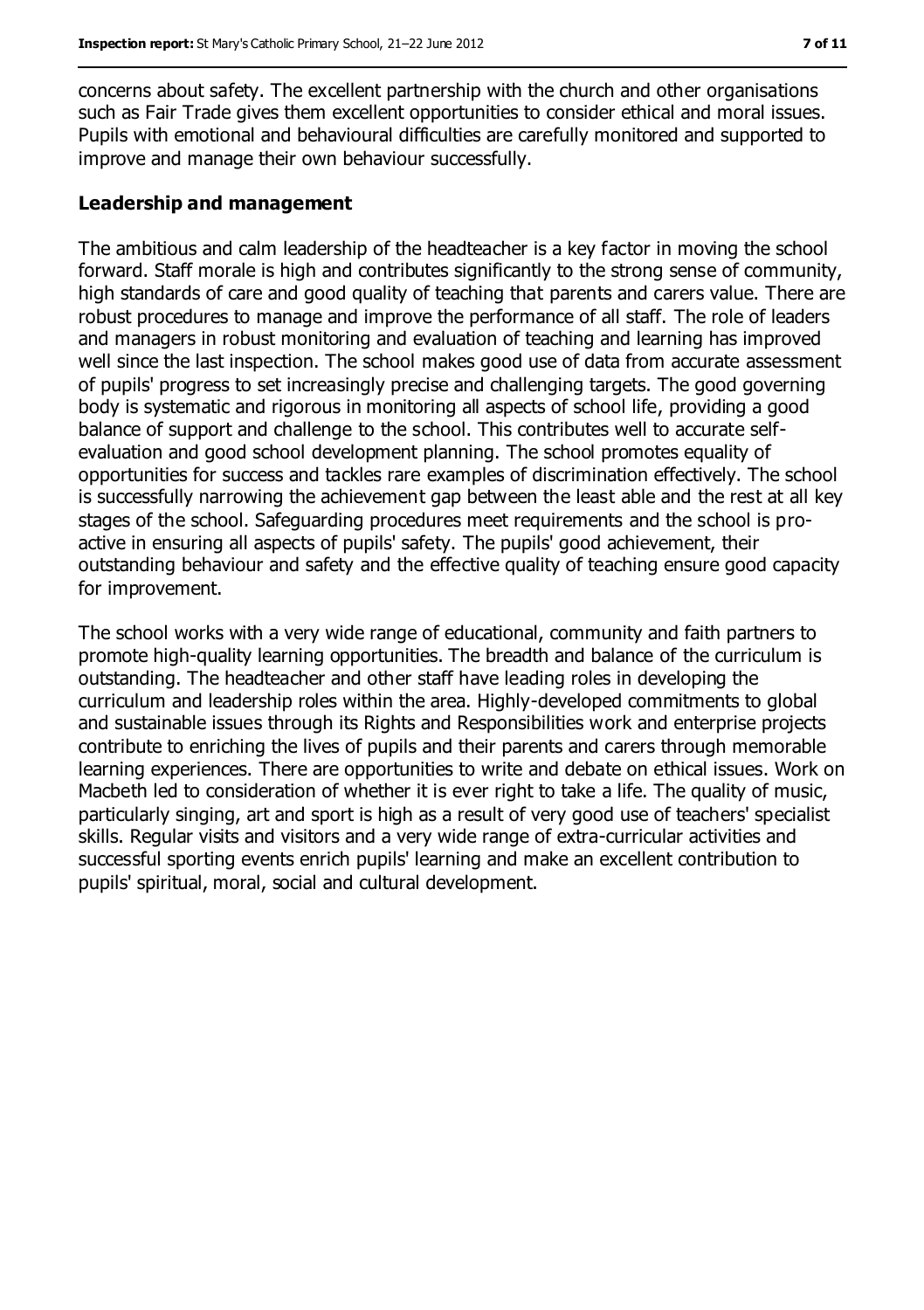### **Glossary**

### **What inspection judgements mean**

| Grade   | <b>Judgement</b> | <b>Description</b>                                                                                                                                                                                                            |
|---------|------------------|-------------------------------------------------------------------------------------------------------------------------------------------------------------------------------------------------------------------------------|
| Grade 1 | Outstanding      | These features are highly effective. An outstanding school<br>provides exceptionally well for all its pupils' needs.                                                                                                          |
| Grade 2 | Good             | These are very positive features of a school. A school that is<br>good is serving its pupils well.                                                                                                                            |
| Grade 3 | Satisfactory     | These features are of reasonable quality. A satisfactory school<br>is providing adequately for its pupils.                                                                                                                    |
| Grade 4 | Inadequate       | These features are not of an acceptable standard. An<br>inadequate school needs to make significant improvement in<br>order to meet the needs of its pupils. Ofsted inspectors will<br>make further visits until it improves. |

### **Overall effectiveness of schools**

|                       | Overall effectiveness judgement (percentage of schools) |      |                     |                   |
|-----------------------|---------------------------------------------------------|------|---------------------|-------------------|
| <b>Type of school</b> | <b>Outstanding</b>                                      | Good | <b>Satisfactory</b> | <b>Inadequate</b> |
| Nursery schools       | 54                                                      | 42   |                     |                   |
| Primary schools       | 14                                                      | 49   | 32                  |                   |
| Secondary schools     | 20                                                      | 39   | 34                  |                   |
| Special schools       | 33                                                      | 45   | 20                  |                   |
| Pupil referral units  |                                                         | 55   | 28                  |                   |
| All schools           | 16                                                      | $-4$ |                     |                   |

New school inspection arrangements have been introduced from 1 January 2012. This means that inspectors make judgements that were not made previously.

The data in the table above are for the period 1 September to 31 December 2011 and represent judgements that were made under the school inspection arrangements that were introduced on 1 September 2009. These data are consistent with the latest published official statistics about maintained school inspection outcomes (see [www.ofsted.gov.uk\)](../../../AppData/AppData/Local/Microsoft/AppData/AppData/Local/Microsoft/AppData/Local/Microsoft/Windows/Temporary%20Internet%20Files/Content.IE5/FT5JWMNJ/www.ofsted.gov.uk).

The sample of schools inspected during 2010/11 was not representative of all schools nationally, as weaker schools are inspected more frequently than good or outstanding schools.

Primary schools include primary academy converters. Secondary schools include secondary academy converters, sponsor-led academies and city technology colleges. Special schools include special academy converters and non-maintained special schools.

Percentages are rounded and do not always add up exactly to 100.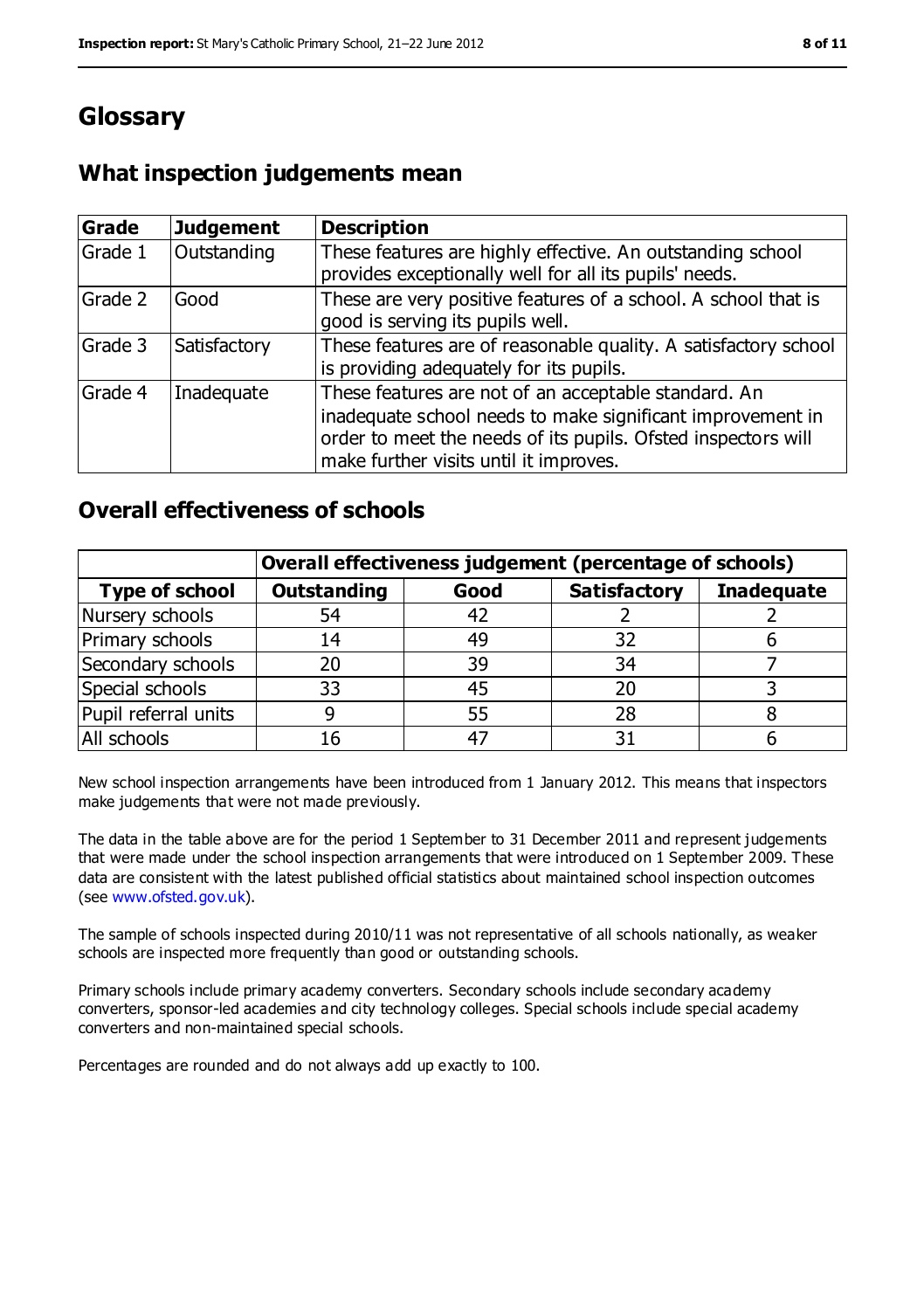## **Common terminology used by inspectors**

| Achievement:                  | the progress and success of a pupil in their learning and<br>development taking account of their attainment.                                                                                                           |
|-------------------------------|------------------------------------------------------------------------------------------------------------------------------------------------------------------------------------------------------------------------|
| Attainment:                   | the standard of the pupils' work shown by test and<br>examination results and in lessons.                                                                                                                              |
| Attendance                    | the regular attendance of pupils at school and in lessons,<br>taking into account the school's efforts to encourage good<br>attendance.                                                                                |
| Behaviour                     | how well pupils behave in lessons, with emphasis on their<br>attitude to learning. Pupils' punctuality to lessons and their<br>conduct around the school.                                                              |
| Capacity to improve:          | the proven ability of the school to continue improving based<br>on its self-evaluation and what the school has accomplished<br>so far and on the quality of its systems to maintain<br>improvement.                    |
| Floor standards               | the national minimum expectation of attainment and<br>progression measures                                                                                                                                             |
| Leadership and<br>management: | the contribution of all the staff with responsibilities, not just<br>the governors and headteacher, to identifying priorities,<br>directing and motivating staff and running the school.                               |
| Learning:                     | how well pupils acquire knowledge, develop their<br>understanding, learn and practise skills and are developing<br>their competence as learners.                                                                       |
| Overall effectiveness:        | inspectors form a judgement on a school's overall<br>effectiveness based on the findings from their inspection of<br>the school.                                                                                       |
| Progress:                     | the rate at which pupils are learning in lessons and over<br>longer periods of time. It is often measured by comparing<br>the pupils' attainment at the end of a key stage with their<br>attainment when they started. |
| Safety                        | how safe pupils are in school, including in lessons; and their<br>understanding of risks. Pupils' freedom from bullying and<br>harassment. How well the school promotes safety, for<br>example e-learning.             |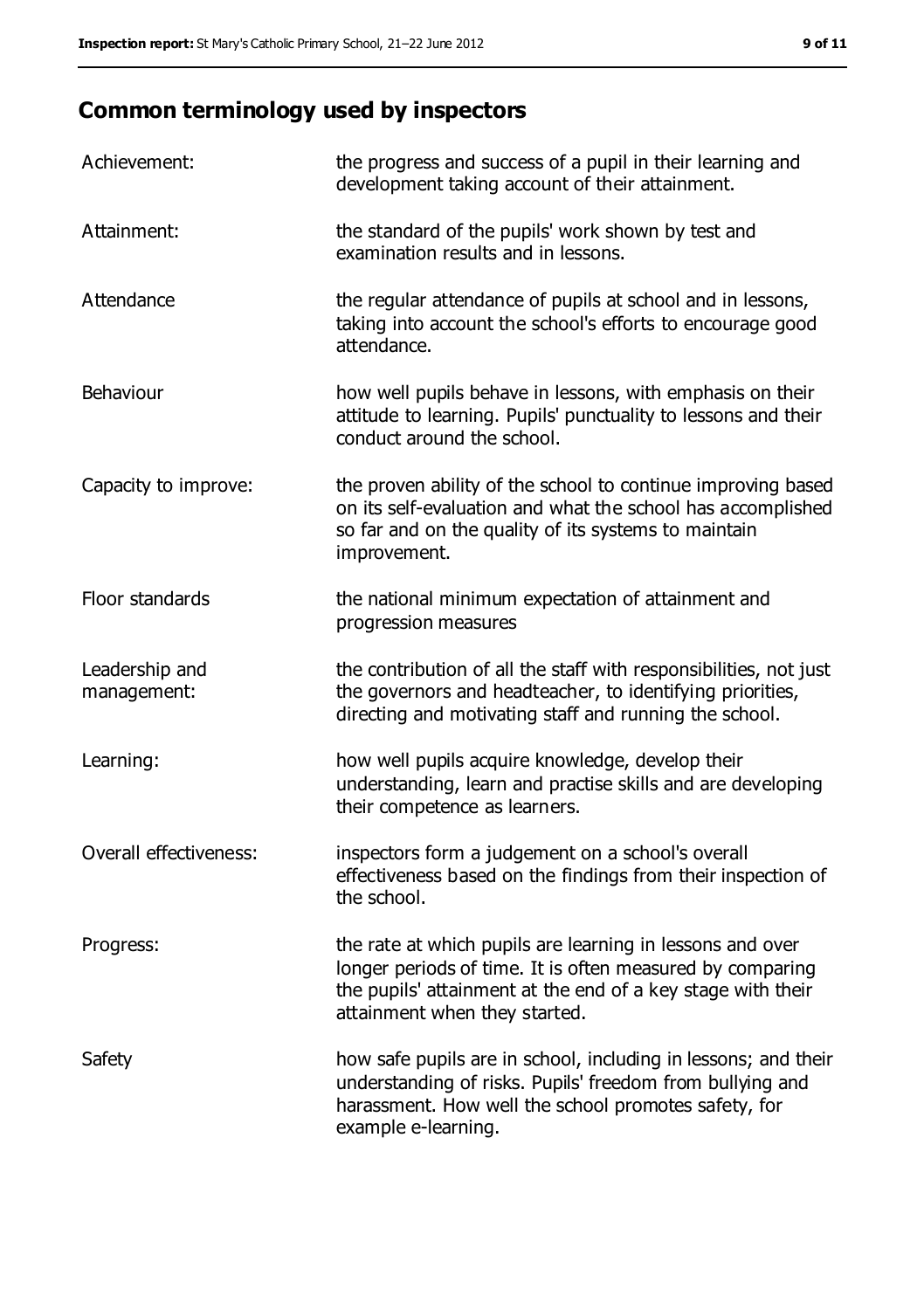#### **This letter is provided for the school, parents and carers to share with their children. It describes Ofsted's main findings from the inspection of their school.**



25 June 2012

Dear Pupils

#### **Inspection of St Mary's Catholic Primary School, Rotherham S65 2NU**

Thank you for the friendly welcome you gave us when we inspected your school recently. We enjoyed visiting you in your lessons, at playtimes and in assembly. You go to a good school. These are some of the best things we found out about it.

- You achieve well in reading, writing and mathematics and reach above average standards.
- You enjoy your lessons because teachers make learning exciting and enjoyable.
- You produce good-quality work in many different subjects such as art, drama and music.
- The school's excellent curriculum helps you become very thoughtful, reflective and able to mix well with others. You are very well-prepared for your future learning.
- Your behaviour is outstanding and you know how to keep yourselves safe. You are very responsible and take your duties as play leaders, on the school council and Human Rights committee very seriously.

To help your school to improve further, we have asked your headteacher, staff and the governing body to make the teaching and learning even better by:

- $\blacksquare$  ensuring that every lesson is the very best it can be by helping you become even more aware of your own progress and how you can improve it
- making sure you always present your work to the very best standard you can.

You can all help by always trying your best and continuing to enjoy school.

Yours sincerely,

Andrew Clark Lead Inspector